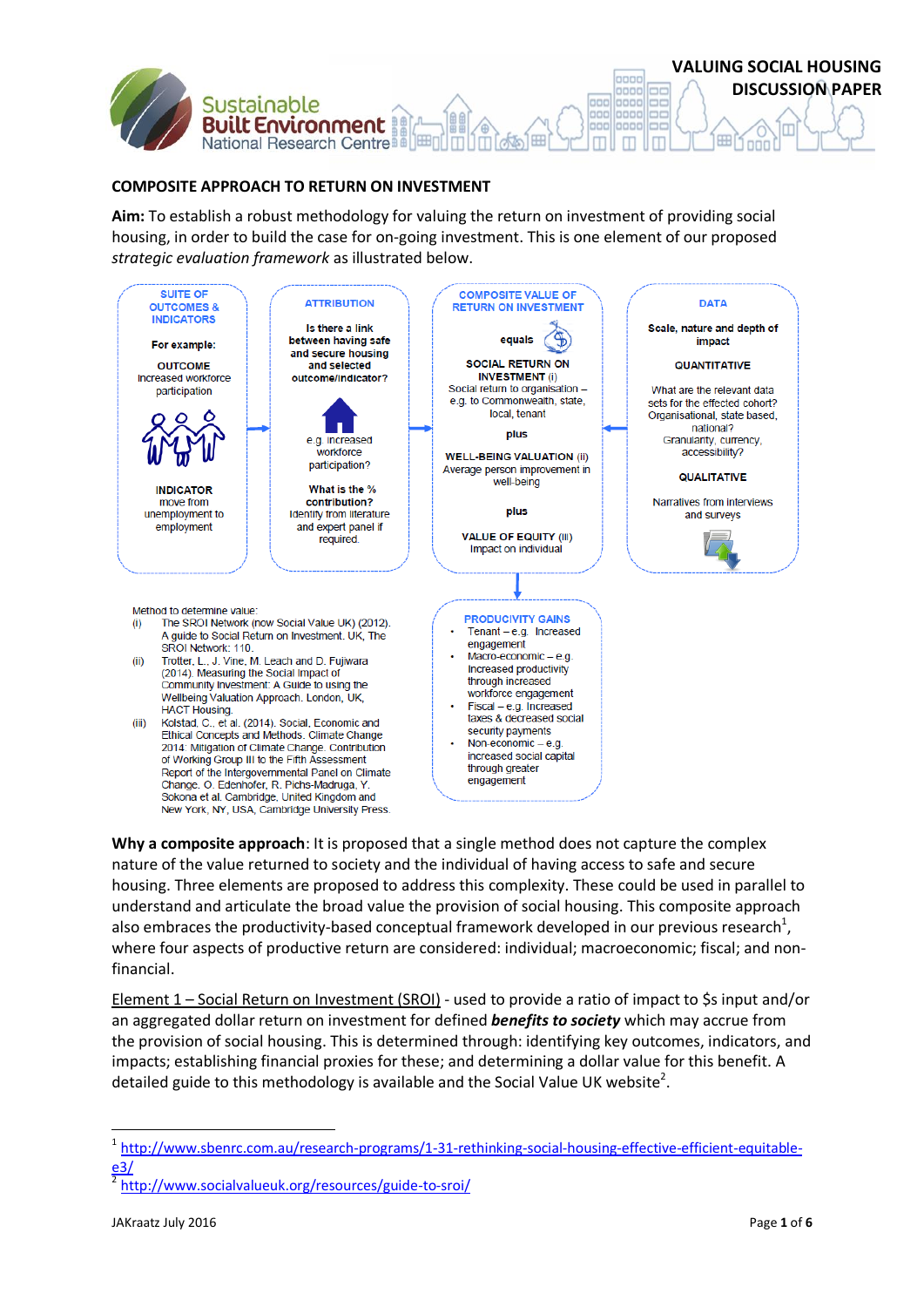Element 2 – Measuring well-being - The OECD have been developing an approach to measuring wellbeing for several years. In the UK, a well-being valuation analysis method has been developed for community housing associations to measure the impact of their investment in terms of well-being. This method addresses the *impact on an average person's well-being* of the broader non-housing benefits of access to safe and secure housing, and placing a dollar value on these. On-line UK-based tools are available for community housing providers<sup>3</sup> to undertake this analysis.

Element 3 – Value of equity / Value to the individual - individual narratives can be used to understand the *value to the individual* of both the housing and non-housing benefits of safe and secure housing. The value a person places on a given amenity such as a home (or a job) varies dependent on their life situation. Comparing, understanding and aggregating the value different people place on such social infrastructure can lead to understanding the broader value to society of provide more equitable access to such resources. Published work by the International Panel for Climate Change provides the grounding for future research on this third element<sup>4</sup>.

Figure 1 illustrates how value can determined by using three different methods, providing examples, available tools and the kind of data required to support this approach.

#### **Figure 1 – Composite approach to return on investment**

National Research Centre in



## **ELEMENT 1 - SOCIAL RETURN ON INVESTMENT ANALYSIS (SROI)**

**Use:** establishes financial proxies for key indicators along with valuations for impacts. These can then provide a total \$ value for the social return on investmentcan from which a ratio of inputs to impacts

**VALUING SOCIAL HOUSING**

oooo 0000 mm

ooc anno oooc 0000 **DISCUSSION PAPER**

 3 <http://www.hact.org.uk/social-value-bank>

<sup>&</sup>lt;sup>4</sup> Kolstad, C., K. Urama, J. Broome, A. Bruvoll, M. C. Olvera, D. Fullerton, C. Gollier, W. M. Hanemann, R. Hassan, F. Jotzo, M. R. Khan, L. Meyer and L. Mundaca (2014). Social, Economic and Ethical Concepts and Methods. Climate Change 2014: Mitigation of Climate Change. Contribution of Working Group III to the Fifth Assessment Report of the Intergovernmental Panel on Climate Change. O. Edenhofer, R. Pichs-Madruga, Y. Sokona et al. United Kingdom and New York, Cambridge University Press.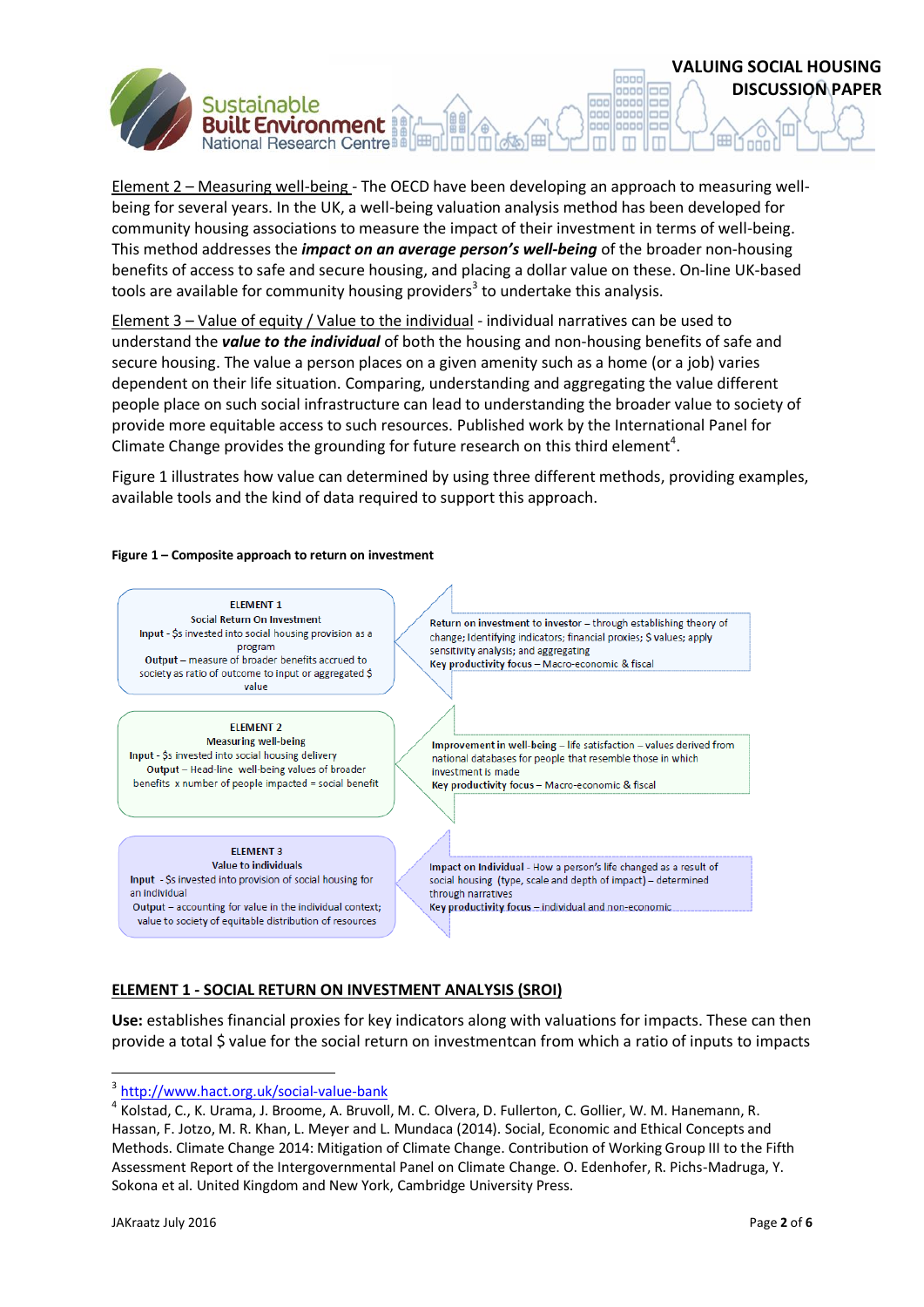can be derived. For example, the Victorian Woman's Housing Association delivers \$3.14 of social value for every \$1.00 invested'<sup>5</sup>.

**Determined from**: organisational data for establishing scope; identifying stakeholders; mapping relationship between inputs, outputs and outcomes; data to support outcomes and valuing this; establishing impact (e.g. excluding what would have happened anyway); summing the benefits, subtracting the negatives and comparing the result to the original investment (various sensitivity analyses can be applied here); reporting and using results.

**What does this give us**: can be used to evaluate past investments or forecast future investment returns across housing and non-housing outcomes for providing safe and secure housing.

**Key issues:**

Identifying the *scope* of the analysis and the appropriate *indicators*.

National Research Centre B

- *Attribution* need to understand the extent to which non-housing outcomes can be attributed to the provision of i.e. percentage attribution. A follow-on discussion paper will address this.
- Gathering *data* across the nine domains on change, duration of change, appropriate financial proxies.
- Identifying financial proxies for each indicator and assigning \$ values in the UK the HACT Social Value Bank can assist with this - <http://www.hact.org.uk/social-value-bank>
- *Deadweight* and *Drop-off* what would have happened anyway and does the outcome drop off over time

Process: see Social Value UK<sup>6</sup>. There are several accredited organisations in Australia who can undertake SROI analysis. NSW FACS is also developing a method paper.

**Data sources:** national and state datasets, questionnaires, surveys, interviews

### **ELEMENT 2 - MEASURING WELL-BEING**

**Use:** The Organisation for Economic Co-operation and Development (OECD) has been actively developing methods and guidelines for several years around the measurement of well-being<sup>7</sup>. This relates to 'how people experience and evaluate their life as a whole'<sup>8</sup>. They have established eleven dimensions related to material conditions and quality of life being [\(Figure 2\)](#page-3-0)<sup>9</sup>. In the UK, a well-being valuation methodology, specifically developed for community housing providers, has been developed to enable them 'to measure the success of a social intervention by how much it increases a person's well-being'<sup>10</sup>.

<sup>7</sup> <http://www.oecd.org/statistics/measuring-well-being-and-progress.htm>

**.** 

**VALUING SOCIAL HOUSING**

lagge oooo

nne anno **DISCUSSION PAPER**

<sup>&</sup>lt;sup>5</sup> Kliger, B., Large, J., Martin, A. & Standish, J. 2011. How an innovative housing investment scheme can increase social and economic outcomes for the disadvantaged. State of Australian Cities. Sydney, Australia: UNSW.

<sup>6</sup> <http://www.socialvalueuk.org/resources/guide-to-sroi/>

<sup>&</sup>lt;sup>8</sup> Organisation for Economic Co-Operation and Development 2013a. OECD Guidelines on Measuring Subjective Well-being. OECD Publishing.

<sup>&</sup>lt;sup>9</sup> Organisation for Economic Co-operation and Development 2013. Measuring well-being and progress. Paris, France: OECD.

 $^{10}$  Trotter, L., Vine, J. & Fujiwara, D. 2015. The health impacts of housing associations' community investment activities: Measuring the indirect impact of improved health on wellbeing An analysis of seven outcomes in the Social Value Bank. In: SIMETRICA & HACT (eds.). UK.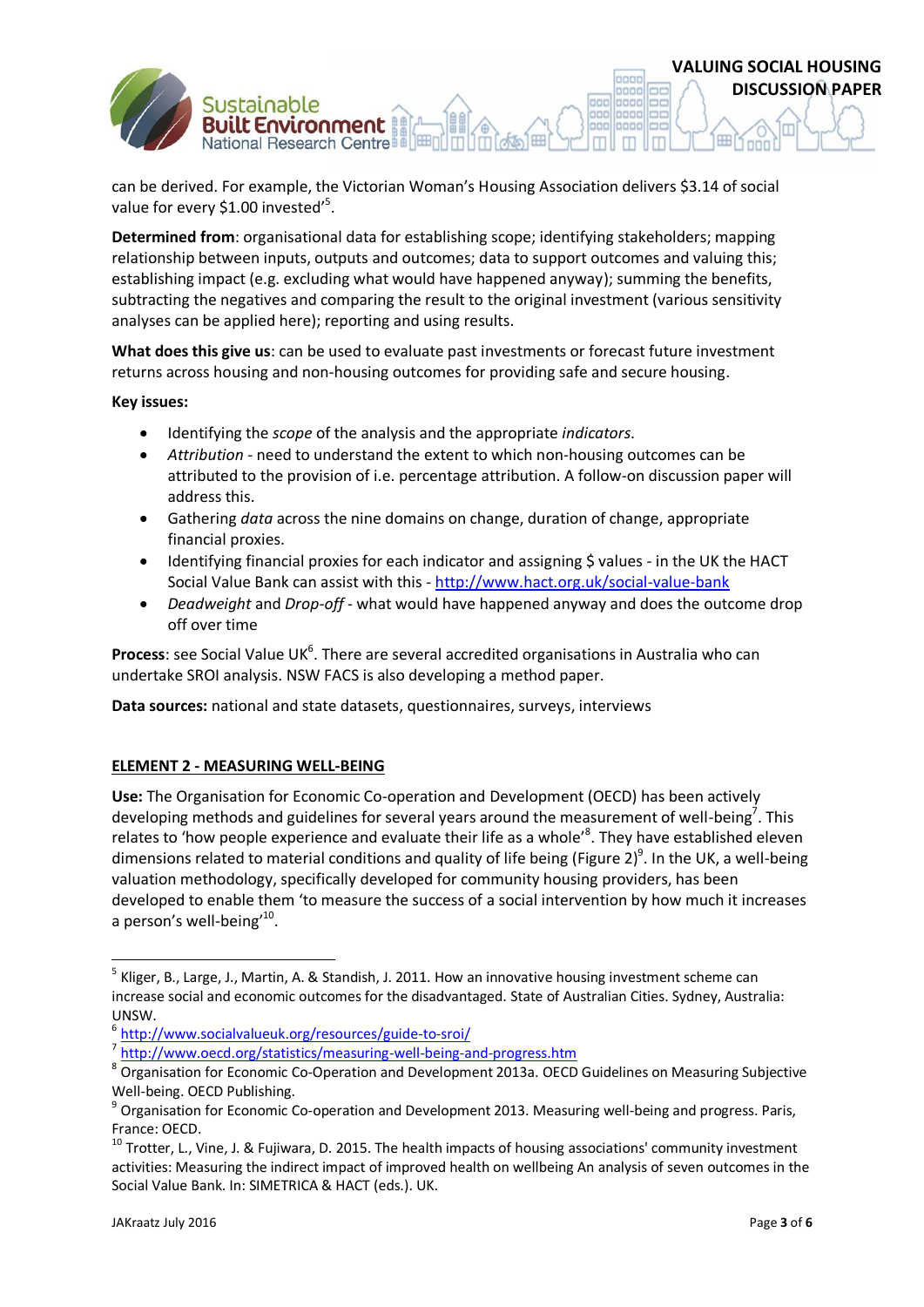

### <span id="page-3-0"></span>**Figure 2 - OECD Framework for Measuring Well-Being and Progress**



**Determined from:** The OECD well-being work is captured in the *Better Life Index*. This interactive web-based tool provides a potential template for bringing together data gathering for our framework in an accessible way. Extending this approach, the UK-based *Well-Being Valuation* (WV) analysis works on the basis of 'finding from the data the equivalent amount of money needed to increase someone's wellbeing by the same amount<sup>11</sup> (Trotter, Vine et al. 2014). Community housing providers in the UK can access the *Social Value Bank<sup>12</sup>* (drawing on data from four national datasets) to undertake a valuation of their social impact. A *Value Calculator<sup>13</sup>* is available for download from HACT UK for this purpose.

**What does this give us**: WV analysis for the UK community housing sector provides headline wellbeing values for specific financial proxies for improvement in individual well-being for the average person based on their access to community housing.

## **Key issues:**

- Ready access to data and values to undertake such an analysis. The UK tool is based on 'most popular community investment activity related outcomes'.
- Resources to build equivalent tools for Australia using the OECD guidelines to enable international comparison.
- Represents the average person rather than member of cohort likely to need social housing, especially where residualised.

**.** 

 $^{11}$  Trotter, L. & Vine, J. 2014. Value calculator. March 2014 ed. London, UK: HACT.

<sup>12</sup> <http://www.hact.org.uk/social-value-bank>

<sup>13</sup> <http://www.hact.org.uk/value-calculator>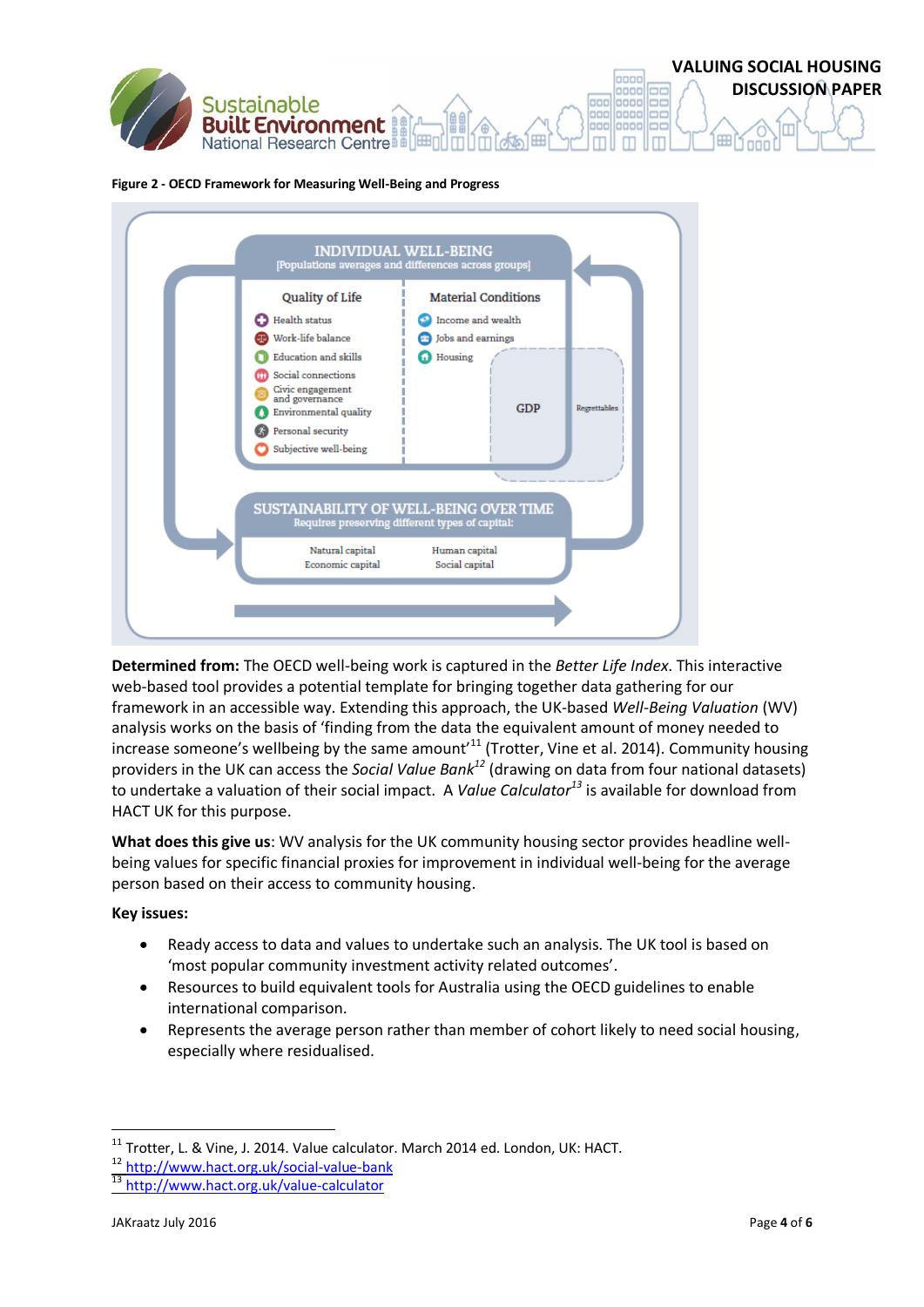

**Process**: Needs to be established for an Australian context, drawing on national and state databases. Ideally accessible in a similar way to other on line resources such as: HACT UK Value Calculator; the Global Value Exchange<sup>15</sup>; and the OECD Better Life Index tool and web-site<sup>16</sup>.

# **ELEMENT 3 – VALUE OF EQUITY / VALUE TO THE INDIVIDUAL**

National Research Centre

**Use:** This is twofold: (i) to determine and account for the nature of the *impact on an individual* (type, scale and depth); and (ii) articulate the value to society of improving the quality of life for all.

*type of impact*—the nature of the impact(s) on each person or organization - as outputs or outcomes *scale of impact*—the number of people or organizations affected *depth of impact*—the amount or intensity of change experienced, per type of impact, per person affected - i.e. change in subjectively experienced well-being<sup>17</sup>

**Determined from**: (i) qualitative narratives to be gathered, via housing providers, commissioned reports, interviews, surveys and case studies and the like (facilitated by the use of mobile technologies for data gathering); (ii) further theoretical research would also be required to explore concepts presented in the IPCC report by Kolstad et al., and issues of *distributive justice* and *differential value*.

**What does this give us**: This would provide a further important dimension a composite view to return on investment, capturing knowledge and data relevant to the impact on individual outcomes, for specific circumstances (e.g. abilities, point in time etc) and in given locations. This would also provide an avenue to compare one person's well-being with another. Kolstad et al. (2014) discuss this method, which aggregates a person's well-being at a point in time to create *lifetime wellbeing* for individuals which can then be aggregated across people to determine an overall value to society. This is contentious but Kolstad et al. further explore this to consider the idea of distributive justice i.e. that equality of wellbeing does have value<sup>18</sup> leading to the ethical theory of prioritarianism i.e. 'improving a person's well-being contributed more to social welfare if the person is badly off than if they are well off' ([Figure 3\)](#page-5-0). Further to this 'prioritarianism indirectly gives value to equality: it implies that a given total of wellbeing is more valuable the more equally it is distributed' (Kolstad, Urama et al. 2014).

*'Once we have a lifetime wellbeing for each person, the next step is to aggregate these lifetime wellbeings across people, to determine an overall value for society. This involves comparing one person's wellbeing with another's… Utilitarianism gives no value to equality in the distribution of wellbeing: a given total of wellbeing has the same value however unequally it is distributed among people. But the idea of distributive justice … suggests that equality of wellbeing does have value….The resulting ethical theory is called prioritarianism. As* 

**.** 

**VALUING SOCIAL HOUSING**

oooo 0000

ooc anno oooc 0000 **DISCUSSION PAPER**

<sup>&</sup>lt;sup>14</sup> Kolstad et al. (2014). Social, Economic and Ethical Concepts and Methods. Climate Change 2014: Mitigation of Climate Change. Contribution of Working Group III to the Fifth Assessment Report of the Intergovernmental Panel on Climate Change. Edenhofer et al. United Kingdom and New York, Cambridge University Press. <sup>15</sup> <http://www.globalvaluexchange.org/news/b07bcb501c>

<sup>16</sup> <http://www.oecdbetterlifeindex.org/#/11111111111>

<sup>&</sup>lt;sup>17</sup> McCreless, M. & Trelstad, B. 2012. A GPS for Social Impact: Root Capital and Acumen Fund propose a system for program evaluation that is akin to GPS Stanford Social Innovation Review.

<sup>&</sup>lt;sup>18</sup> Kolstad et al.